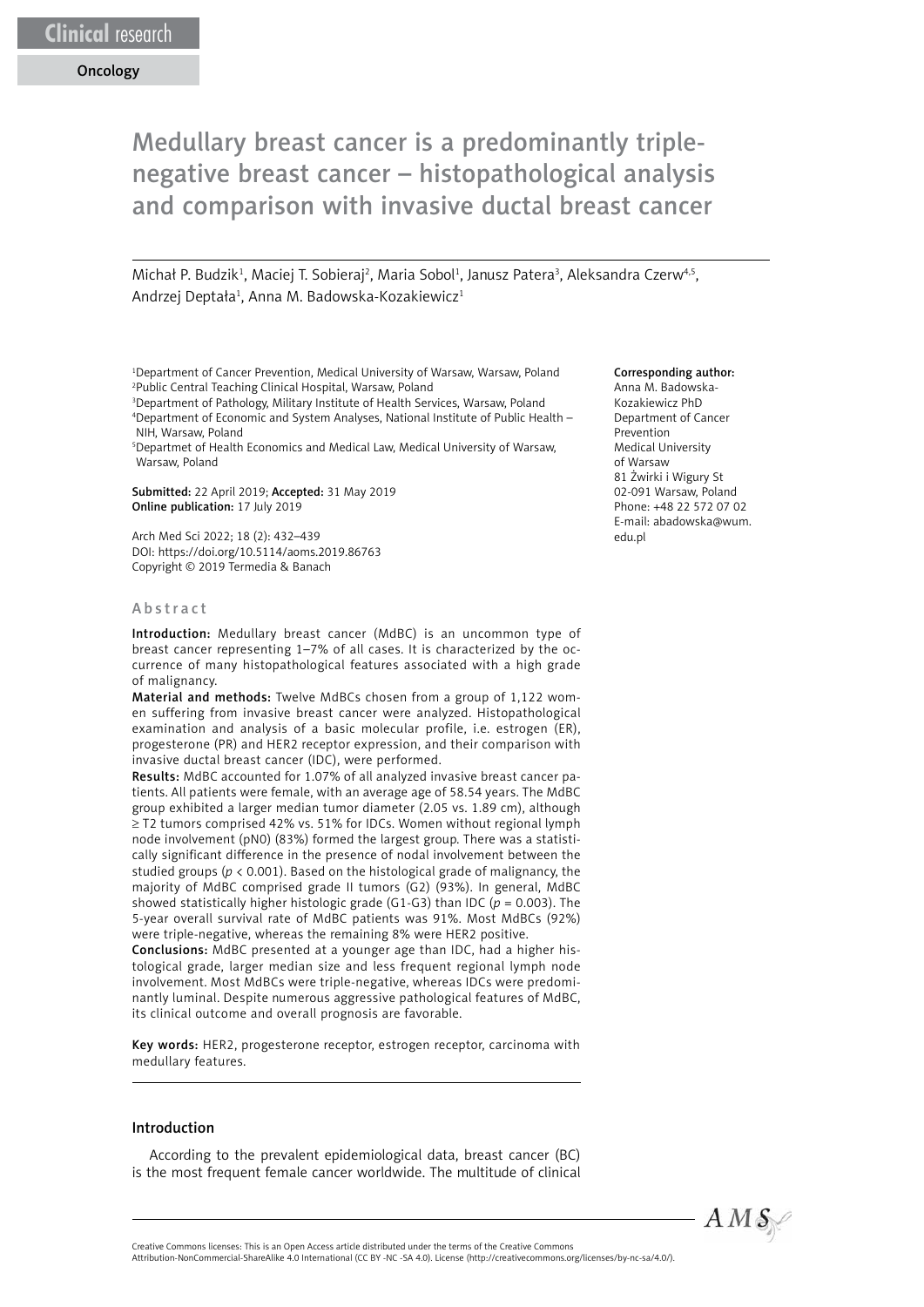and pathological cases considered in creation of the World Health Organization (WHO) classification of breast neoplasms shows the complexity of the medullary breast cancer (MdBC) issue. MdBC is one of the most uncommon BC subtypes, representing 1–7% of all cases [1]. Its absolute prevalence, reaching every year around 4,900 cases worldwide, makes it a considerable proportion of the general cancer cases. Recent findings show MdBC to be a heterogeneous, spectrum-based group of various lesions rather than one strictly classified pathological diagnosis, and these neoplasms (typical medullary, atypical medullary and medullary-like invasive ductal carcinoma) are classified together as "carcinoma with medullary features" or simply "medullary breast cancer" [2]. Many studies have confirmed MdBC to exhibit a triple-negative phenotype, lacking progesterone (PR), estrogen (ER) and HER2 receptor expression. Usually triple-negative phenotype is associated with an aggressive clinical course, and is considered to be more resistant to chemotherapy and more likely to metastasize than other molecular breast cancer types. Moreover, it is associated with a lower disease-free survival rate and shorter life expectancy [3]. METABRIC research, considered to be the largest global study on breast cancer molecular issues, showed a significantly elevated rate of *TP53* mutations in comparison to other triple-negative cancers as the only significantly feature shared by the whole range of MdBC tumors [4]. MdBCs are in general associated with histopathological features widely acknowledged as "aggressive" – high mitotic index, enriched cytoplasm, easy syncytia formation and a very high level of genome instability. What is more, MdBCs are usually made of poorly differentiated cells characterized by the presence of large nuclei and prominent nucleoli. Surprisingly, patients with MdBC present significantly longer 5- and 10-year survival than patients suffering from other BC types. Higher frequency of rearranged genes is believed to be responsible for such an outcome. While inconsiderable genetic shifts are essential for cancer cells to be promoted and to avoid an immune system response, greater accumulation of mutations allows tumor epitopes to differ from unaffected ones relevantly enough to be recognized, infiltrated and confined by immune cells. This is the reason why MdBC should not be evaluated in Scar-Bloom-Richardson system, and if it is, the clinical outcome hardly corresponds with the most commonly assessed high grade [1].

Typical medullary breast carcinoma, whose cells present all of the aforementioned MdBC features, occurs more commonly among patients with *BRCA1* mutation, but only about 13% of women with MdBC have this mutation. Recent studies suggest that the phenomenon of gene methylation might be responsible for flawed *BRCA1* expression [4, 5].

The aim of this study was to revise the histological and pathological features of MdBC and to analyze ER, PR and HER2 expression in order to make a comparison to invasive ductal breast cancer (IDC), which comprises the vast majority of diagnosed BCs.

## Material and methods

The material for the study was composed of histological preparations obtained from 1,122 females diagnosed and treated for invasive breast cancer. MdBC was identified in 12 out of 1,122 women diagnosed with invasive BC in our center between 2009 and 2011. Clinical and demographic characteristics of patients were retrieved from the patient files. The biological material for the study derived from excisional breast biopsies and radical mastectomies. Tumor samples were fixed in 10% phosphate buffered formalin. After 24 h, fixated samples were dehydrated in alcohols of gradually increasing concentrations (50, 60, 70, 80, 90, and 96%), followed by pure alcohol and xylene. Afterwards, tissues were embedded in paraffin. Paraffin blocks were cut into sections, with a thickness of 4 µm each. The acquired samples were stained with different histopathological methods. Preparations stained with hematoxylin and eosin were used to identify histological type of cancer (WHO classification), histological grade of malignancy, and intensity of divisions expressed as the mitotic index of cancerous cells (the average number of mitoses in cancerous cells counted in 10 fields of vision at 400× objective magnification (surface field  $(0.17 \text{ mm}^2)$  $(6)$ .

Routinely, patients had a basic molecular profile evaluated, i.e. ER, PR and HER2 expression. Immunohistochemical procedures recruited paraffin samples placed on glass slides covered with 2% silane (Merck, Darmstadt, Germany) and dried for 24 h at 42°C. Prior to initiating the immunohistochemical procedures, samples were dewaxed by placing them in a series of alcohols of gradually decreasing concentrations (96, 90, 80, 70, 60, and 50%), and subsequently washed in distilled water. Immunohistochemical assays were performed using the En-Vision complex HRP Cytomatic (DAKO, Santa Clara, United States) (En-Vision Dual Link System-HRP, DAB, Code: K4065).

In order to define the expression of receptors for steroid hormones (ER, PR), monoclonal antibodies against estrogen receptor (Monoclonal Mouse Anti-Human Estrogen Receptor alpha, 1 : 50 dilution, Clone: 1D5, Code: IR654, DAKO, Santa Clara, United States) and progesterone receptor (Monoclonal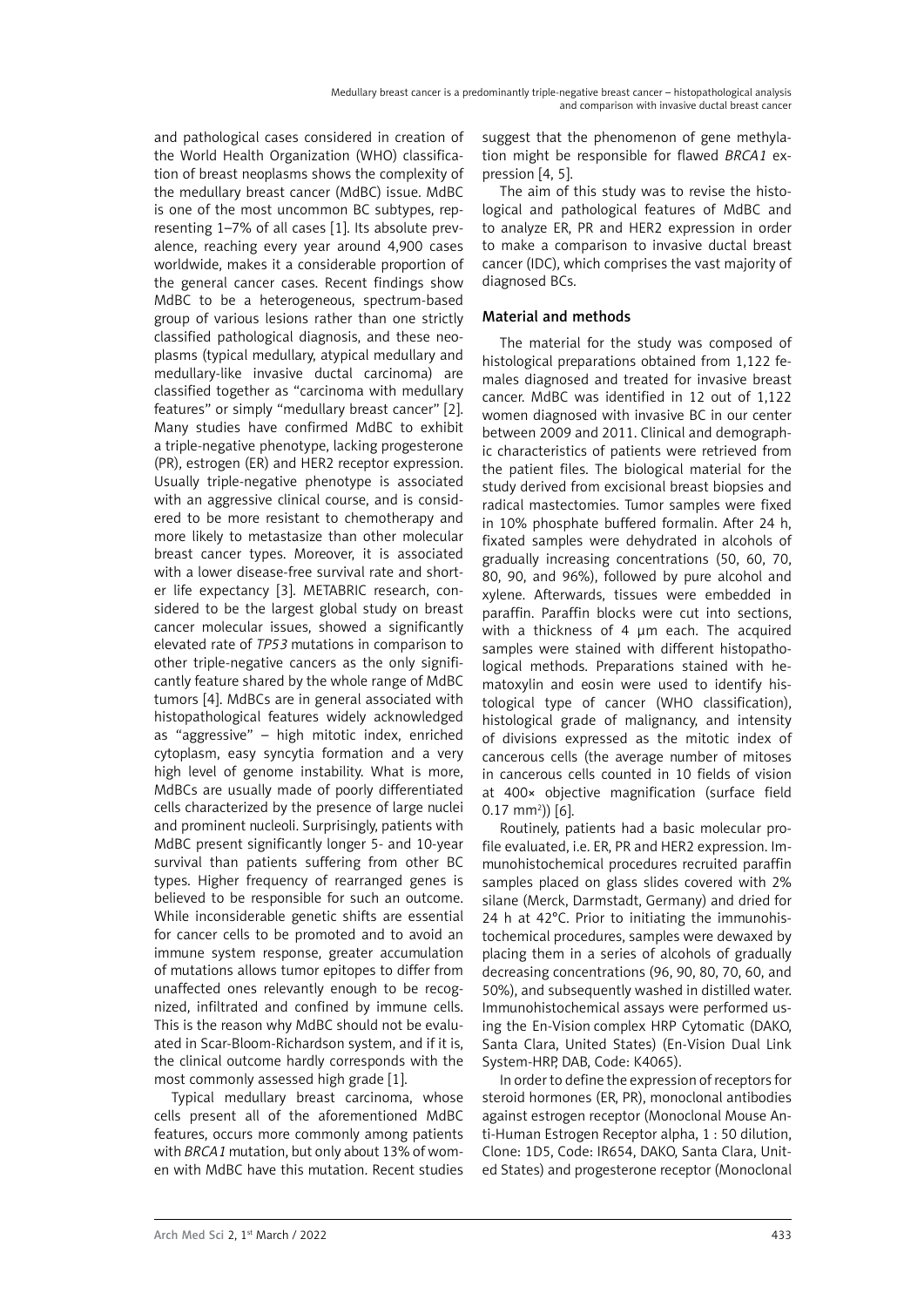Mouse Anti-Human Progesterone Receptor, 1 : 400 dilution, Clone: PgR636, Code: IR068, DAKO, Santa Clara, United States) were used [6]. Samples were incubated at 60°C and then dewaxed. Afterwards, the cancerous epitopes were revealed by warming samples in a buffer for 40 min. Next, preparations were left at room temperature for 20 min, followed by rinsing them in a buffer, and endogenous peroxidase was blocked in 3% hydrogen peroxide. Subsequently, preparations were incubated with a dedicated antibody. Afterwards, samples were rinsed in a buffer for 10 min and then incubated with the reagent (Visualization Reagent) for 0.5 h. After that, preparations were washed in TBS (Tris-Buffered Saline, Code: S1968), pH 7.6, for 10 min, and then incubated with 3,3'-diaminobenzidine (DAB) (Substrate-Chromogen Solution) for a further 10-minute period to evoke the color reaction. Finally, hematoxylin preparations were stained and preparations were immersed in Canadian balm. Afterwards, the color reactions were assessed in accordance with the scale that takes into account the extent and intensity of staining of cancer cells' nuclei. Nuclear staining in > 10% of cells was regarded as positive (+) for ER and PR [6].

HER2 expression was defined by using the Hercept Test (Code: K5204, Dako, Santa Clara, United States) utilizing a polyclonal antibody against HER2 (Rb A – Hu HER2 – Rabbit Anti-Human HER2 Protein). HER2 state was defined by evaluating its expression on the cancerous cell membranes using immunohistochemistry, and in some cases (2+) proved by estimating the number of *HER2* gene copies employing fluorescence *in situ* hybridization (FISH). The HER2 expression rate was established based on the maximum surface staining intensity, as follows: prominent peripheral membranous staining  $> 30\%$  of tumor cells was designated 3+; temperate peripheral membranous staining in  $\geq$  10% of cancer cells or prominent perimetric membranous staining in ≤ 30% of cells was graded as 2+; poor and incomplete membranous staining was marked as 1+; and no staining was scored 0. Scores of 0 and 1+ were both regarded as negative for *HER2* amplification. A score of 3+ was considered as positive. A score of 2+ was considered equivocal and FISH was applied for confirmation. HER2 was considered to be amplified if the median *HER2* copy number was  $\geq$  6 signals/cell or the ER2/CEP17 ratio was  $\geq$  2 [7]. Positive and negative control preparations were determined beforehand using techniques mentioned above.

#### Statistical analysis

Statistical analyses were performed using the Statistica 13.1 package. Biographical information was condensed using descriptive statistics (mean, median, range and standard deviation). The chisquare  $(\chi^2)$  test with Yates' correction or Fisher's exact test, when the predicted cell counts were < 5, were used to compare categorical variables. The obtained results were considered statistically significant if  $p \leq 0.05$ .

#### Results

We analyzed 12 MdBCs representing 1.07% of a total of 1,122 females suffering from invasive BC qualified for the study. The mean age of the studied group of patients was 58.54 years (range: 30–70 years). Patients were divided into 7 age groups: ≤ 30; 31–40; 41–50; 51–60; 61–70; 71– 80; and  $\geq 81$  years (Figure 1). Among all 1,122 investigated invasive BCs, a wide range of histological subtypes was found. IDC comprised the largest subgroup (76.29% of cancers) (Figure 2), followed by lobular (14.08%) and mixed ductal and lobular cancers (3.65%). Metaplastic, mucinous, tubular, medullary and micropapillary cancers were much less frequent (Table I). Clinicopathological findings of all MdBC cases are summarized in Table II. The average diameter of the primary MdBC foci was 2.05 cm (range:  $1.2$ —3.5 cm). The MdBC group



Figure 1. Age distribution in the medullary breast cancer (MdBC) group and the invasive ductal breast cancer (IDC) group of patients



Figure 2. Histopathological image of invasive ductal breast carcinoma (IDC) with central necrosis, grade 3 (400× magnification)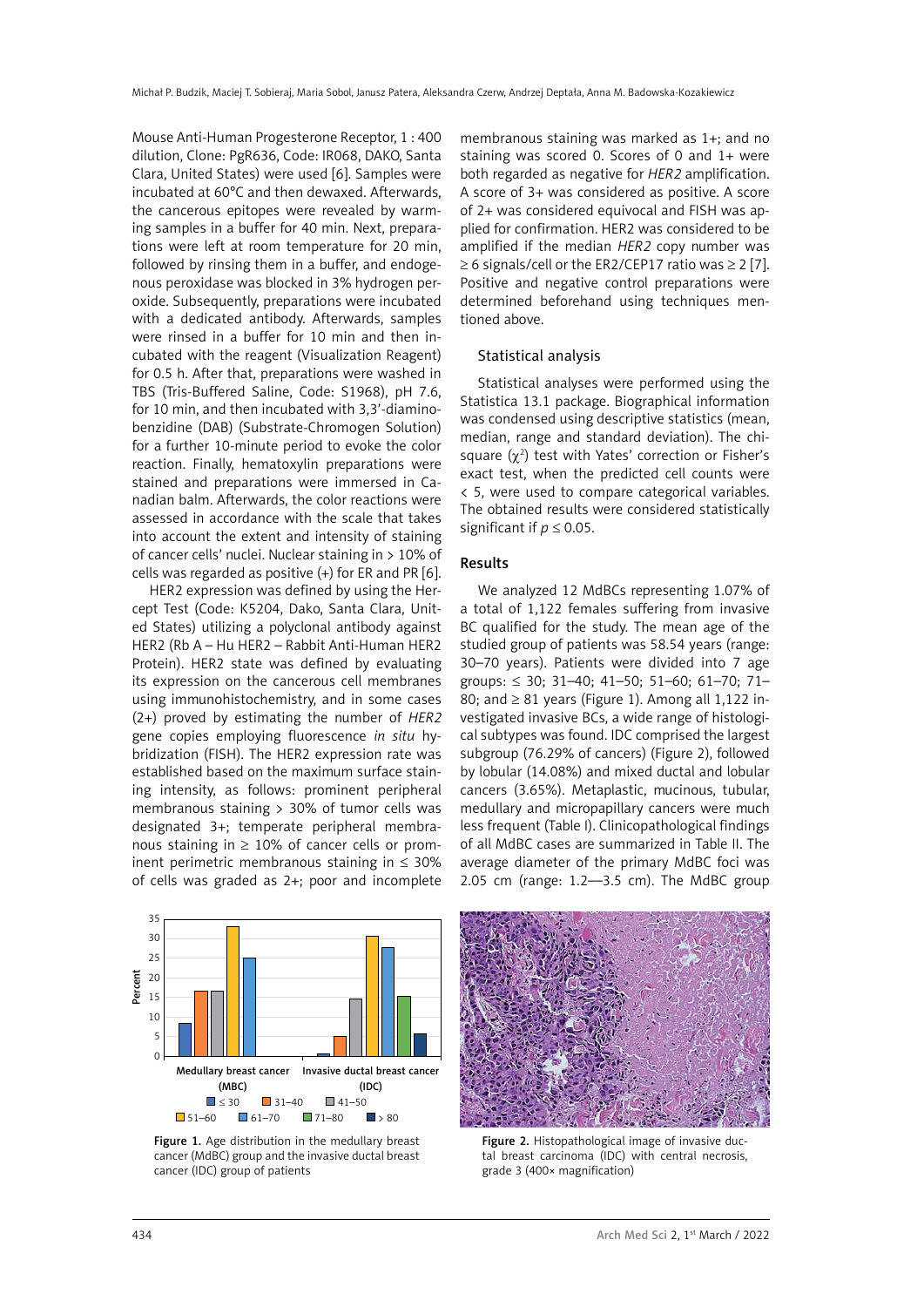demonstrated a larger median tumor diameter than the IDC group (2.05 cm vs. 1.89 cm), although ≥ T2 tumors comprised 42% vs. 51%, respectively. The right breast was involved in 5 patients, the left one in 7. All analyzed MdBCs were monofocal. Most patients (58%) had T1c disease (which means tumor > 10 mm but  $\leq$  20 mm in the greatest dimension). In the study we also assessed the regional lymph nodes status, finding that in both examined BC groups (MdBC, IDC) women without regional lymph node involvement (pN0) (83%; 57%, respectively) comprised the largest group. Postoperative microscopic examination proved regional lymph nodes metastasis only in 2 (17%) MdBC cases. The present study shows a statistically significant difference in the presence of nodal involvement between MdBC and IDC groups (*p* < 0.001).

Depending on the histological grade of malignancy, MdBC showed a statistically higher grade of histological malignancy (G1–G3) ( $p = 0.003$ ) compared to IDC (Figure 3). Most MdBC cases were grade II tumors (G2) (93%), similarly to the IDC cluster, in which G2 tumors accounted for 59%. A significant difference can also be found when analyzing highly differentiated tumors. 9% of IDCs were assessed as G1 tumors, while there were non-differentiated (G1) tumors among Md-BCs. The same disproportion was found in the group of undifferentiated tumors (G3), in which 32% of IDCs and 42% of MdBC were found.

Most MdBC tumors (92%) were triple-negative, and 8% were HER2 positive (Figure 4). There were no ER and/or PR positive (luminal) BCs found in the studied group (Figure 5). The MdBC group included significantly more tumors with steroid hormone receptor negativity and no HER2 overex-

Table I. Distribution of histological types in the group of 1,122 patients with invasive breast cancer

| Type                                           | N٥.   | %      |
|------------------------------------------------|-------|--------|
| Invasive ductal carcinoma                      | 856   | 76.29  |
| Invasive lobular carcinoma                     | 158   | 14.08  |
| Mixed ductal and lobular invasive<br>carcinoma | 41    | 3.65   |
| Metaplastic carcinoma                          | 13    | 1.16   |
| Mucinous (colloid) carcinoma                   | 19    | 1.69   |
| Tubular carcinoma                              | 14    | 1.25   |
| Carcinoma with medullary features              | 12    | 1.07   |
| Invasive micropapillary carcinoma              | 9     | 0.81   |
| Total                                          | 1,122 | 100.00 |

pression/gene amplification in contrast to the IDC group (ER-, 100% vs. 26%, *p* < 0.001; PR-, 100% vs. 29%, *p* < 0.001; HER2 0/1+, 92% vs. 82%, *p* = 0.004) (Table III, Figure 2). Data analysis showed that the highest percentage of IDC (68%) presented prominent steroid hormone receptor expression simultaneously demonstrating HER2 negativity (ER+, PR+, HER2 0/1+) (Figure 6).

According to the TNM staging criteria, in both investigated groups (MdBC, IDC), stage II tumors comprised the largest group (75%; 43%, respectively). Despite the presence of many features associated with histological malignancy, MdBCs were assessed only as stage II (75%) and III (25%) tumors. Among IDCs, 27% of tumors were assessed as stage I, 43% as stage II, 14% as stage III, and 16% were staged IV. A statistically significant difference was observed between distribution of clinical stages in both investigated groups (*p* < 0.001).

| No.            | Age | Material                                   | Side         | Max<br>diameter<br>$\lceil$ cm $\rceil$ | pT             | pN           | M            | Grade          | Lymph<br>nodes | ER | PR | HER <sub>2</sub> |
|----------------|-----|--------------------------------------------|--------------|-----------------------------------------|----------------|--------------|--------------|----------------|----------------|----|----|------------------|
| $\mathbf{1}$   | 56  | Postoperative material                     | L            | 3.0                                     | 2              | $\mathbf 0$  | $\mathsf{x}$ | 3              | 0/13           |    |    | $\Omega$         |
| $\overline{2}$ | 37  | Postoperative material                     | L            | 1.7                                     | 1 <sub>c</sub> | $\mathbf 0$  | $\mathsf{x}$ | $\overline{2}$ | 0/20           |    |    | $\mathbf 0$      |
| 3              | 59  | Postoperative material                     | L            | 1.5                                     | 1 <sub>c</sub> | $\Omega$     | $\mathsf{x}$ | $\overline{2}$ | 0/8            |    |    | $\Omega$         |
| $\overline{4}$ | 49  | Postoperative material                     | R            | 1.2                                     | 1 <sub>c</sub> | $\mathbf{1}$ | $\mathsf{x}$ | $\overline{2}$ | 1/20           |    |    | $\Omega$         |
| 5              | 43  | Postoperative material                     | $\mathsf{R}$ | 2.0                                     | 1 <sub>c</sub> | 1            | $\mathsf{x}$ | 3              | 1/8            |    |    | $\Omega$         |
| 6              | 65  | Postoperative material                     | R            | 1.7                                     | 1 <sub>c</sub> | $\mathbf 0$  | $\mathsf{x}$ | 3              | 0/1            |    |    | $\Omega$         |
| $\overline{7}$ | 54  | Postoperative material                     | L            | 2.8                                     | 2              | $\Omega$     | $\mathsf{x}$ | 3              | 0/13           |    |    | $\Omega$         |
| 8              | 30  | Postoperative material                     | $\mathsf{R}$ | 2.5                                     | $\overline{2}$ | $\Omega$     | $\mathsf{x}$ | $\overline{2}$ | 0/20           |    |    | $\Omega$         |
| 9              | 57  | Intraoperative<br>assessment of the margin | L            | 1.4                                     | 1 <sub>c</sub> | $\Omega$     | $\mathsf{x}$ | $\overline{2}$ | 0/13           |    |    | $\Omega$         |
| 10             | 70  | Postoperative material                     | R            | 3.5                                     | $\overline{2}$ | $\mathbf 0$  | $\mathsf{x}$ | $\overline{2}$ | 0/13           |    |    | $\Omega$         |
| 11             | 63  | Postoperative material                     | L            | 1.3                                     | 1 <sub>c</sub> | $\mathbf 0$  | $\mathsf{x}$ | 3              | 0/12           |    |    | $1+$             |
| 12             | 34  | Postoperative material                     | L            | 2.0                                     | $\overline{2}$ | $\Omega$     | $\mathsf{x}$ | $\overline{2}$ | 0/20           |    |    | $3+$             |

Table II. Clinicopathological features of 12 medullary breast cancer (MdBC) cases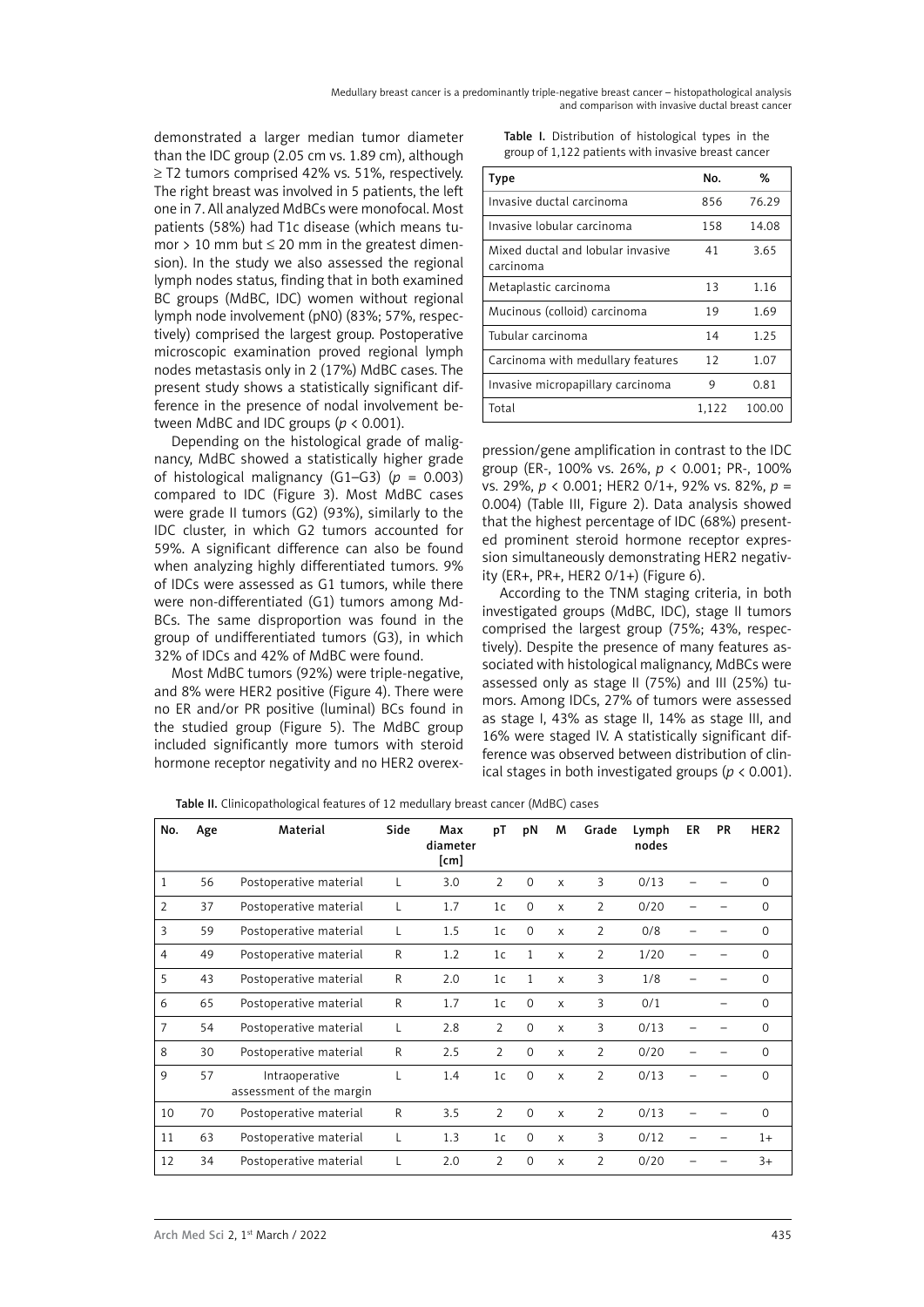

Figure 3. Histopathological image of medullary breast carcinoma (MdBC), grade 2 (200× magnification)



Figure 4. Example of immunohistochemical HER2 staining of triple-negative breast cancer, scored 0 (stained cells accounted for less than 10% of total tumor cells); the micrograph was taken with objective 20×



Figure 5. ER-negative medullary breast carcinoma (MdBC) (200× magnification)

In order to determine overall MdBC prognosis, a 5-year follow-up of patients was conducted. In the present study we observed a 91% 5-year overall survival rate for MdBC patients.

#### Discussion

Breast cancer is one of the most prevalent female cancers worldwide. Even though the mortality

rate decreases each year owing to earlier diagnoses and increasingly effective treatment, it remains the most common cause of cancer-related death in women [8]. It comprises many diverse subgroups, containing cancers with varying histopathological characteristics and clinical course. One of them is MdBC, seen rarely, but known for a favorable prognosis. It was defined for the first time in 1977, by Ridolfi *et al.* [9]. MdBC represents 1% to 7% of all diagnosed invasive BCs, which corresponds to the present study, which showed that MdBC comprises 1.07% of all invasive breast cancers. BC with medullary features is a histological diagnosis characterized by syncytial growth, well-circumscribed borders, and dense lymphocytic infiltration. MdBC usually has a soft consistency with a homogeneous gray and dense cut surface, but hemorrhage and central necrosis can be found in some cases. Histologically, medullary tumors consist of large cells. Most MdBCs, despite their worrisome cytologic and histologic features, triple-negativity, and high mitotic activity, have a favorable prognosis [10]. Invasive ductal breast carcinoma stands in contrast to MdBC. Invasive ductal subtype of BC is the most prevalent histological subtype BC in the Polish and European population as well, and is responsible for significant breast cancer mortality [11]. Considering the fact that IDC is the most frequent type of breast malignancy while MdBC is among the rarest subtypes, it is essential to provide a comparison of these breast cancers, especially focused on histopathological features and patients' overall survival.

The average age of MdBC patients in the present study was 54.5 years, which is slightly more than in available analyses (usually patients' mean age ranges from 45 to 54 years) [12]. Women under 40 years of age are generally defined as young in the contemporary reports, and those under 35 years of age as very young. The proportion of very young patients (< 35 years old) was 16.7% in the present study, similarly to results of a study conducted by Park *et al.* which revealed that 13.5% of analyzed patients were under 35 [12]. That fact proves that MdBC is especially a problem in the youngest group of patients, and that MdBC patients are usually younger than those who suffer from different types of BC, including IDC [13]. The average age of IDC patients in the present study was 60.5 years, which corresponds to the available data. It has also been proven that occurrence of BC at earlier ages is usually related to *BRCA1* and/or *BRCA2* mutations [13, 14]. According to the published data, MdBC more often can be found in African-American and Japanese women compared to women of the white race. Moreover, MdBC diagnosis is extremely rare in males, representing less than 0.5% of even such rare male breast cancer [15].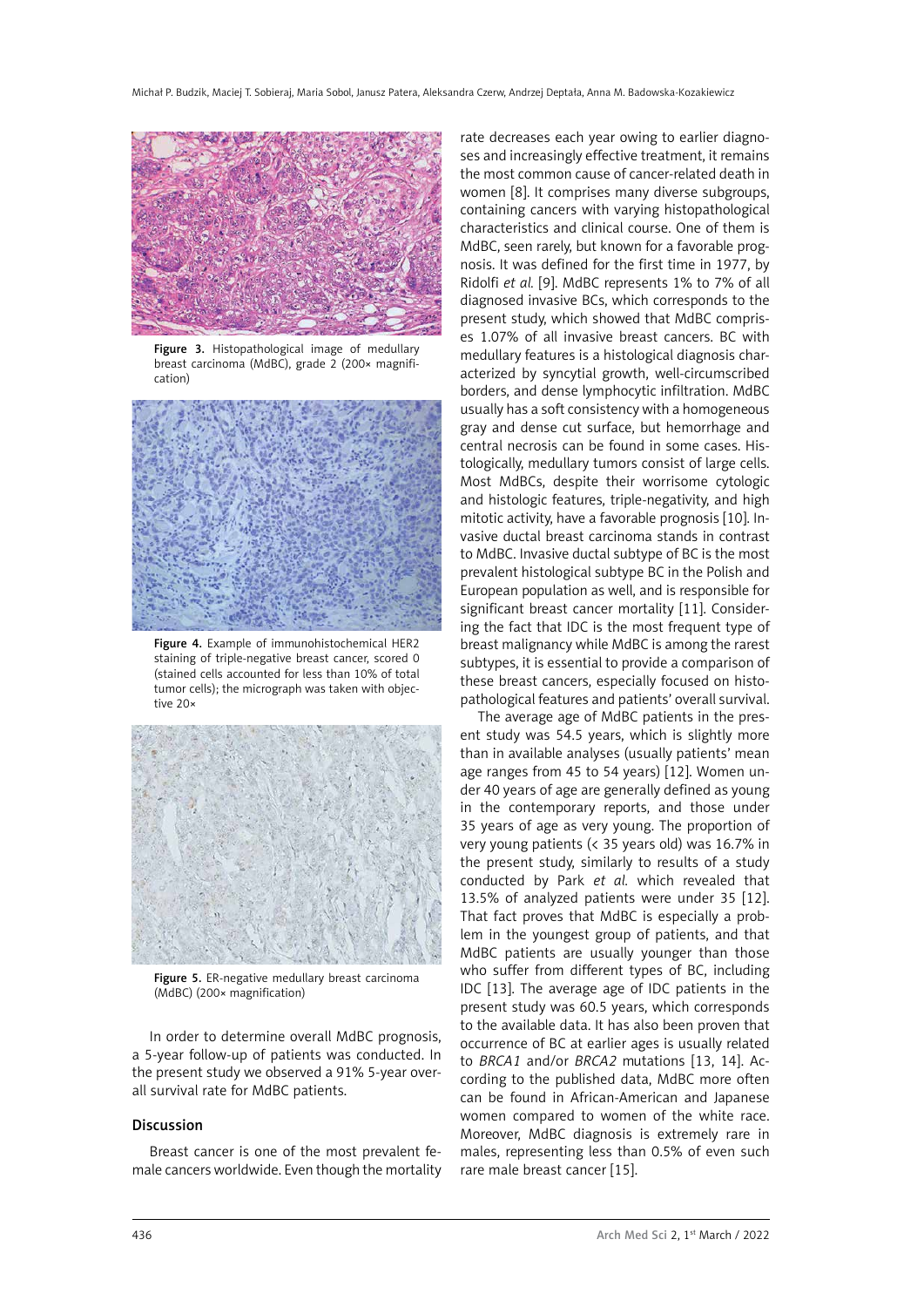| Parameter                               | IDC<br>$(n = 856)$   | MdBC<br>$(n = 12)$ |            |  |  |  |  |  |
|-----------------------------------------|----------------------|--------------------|------------|--|--|--|--|--|
| Mean age [years]                        | 60.5                 | 51.4               |            |  |  |  |  |  |
| Mean tumor size<br>$\lceil$ cm $\rceil$ | 1.89                 | 2.05               |            |  |  |  |  |  |
| Side:                                   |                      |                    |            |  |  |  |  |  |
| Right breast                            | 404 (47.2) 5 (41.67) |                    | 0.703      |  |  |  |  |  |
| Left breast                             | 452 (52.8)           | 7(58.33)           |            |  |  |  |  |  |
| Tumor size (T-stage):                   |                      |                    |            |  |  |  |  |  |
| T1a                                     | 19 (2.21)            |                    | $< 0.001*$ |  |  |  |  |  |
| T1b                                     | 72 (8.41)            |                    |            |  |  |  |  |  |
| T1c                                     | 332 (38.79)          | 7(58.33)           |            |  |  |  |  |  |
| T <sub>2</sub>                          | 354 (41.36)          | 5(41.67)           |            |  |  |  |  |  |
| T <sub>3</sub>                          | 26 (3.04)            |                    |            |  |  |  |  |  |
| T <sub>4</sub>                          | 53 (6.19)            |                    |            |  |  |  |  |  |
| Lymph nodes (N-stage):                  |                      |                    |            |  |  |  |  |  |
| pNO                                     | 489 (57.13)          | 10 (83.33)         | $< 0.001*$ |  |  |  |  |  |
| pN1                                     | 233 (27.21)          | 2(16.67)           |            |  |  |  |  |  |
| pN2                                     | 95 (11.10)           |                    |            |  |  |  |  |  |
| pN3                                     | 39 (4.56)            |                    |            |  |  |  |  |  |
| Tumor grade:                            |                      |                    |            |  |  |  |  |  |
| G1                                      | 73 (8.53)            |                    | $0.003*$   |  |  |  |  |  |
| G <sub>2</sub>                          | 507 (59.23)          | 7(58.33)           |            |  |  |  |  |  |
| G <sub>3</sub>                          | 276 (32.24)          | 5(41.67)           |            |  |  |  |  |  |
| Molecular subtypes:                     |                      |                    |            |  |  |  |  |  |
| Luminal                                 | 641 (74.88)          |                    | $< 0.001*$ |  |  |  |  |  |
| Triple negative                         | 99 (11.57)           | 11 (91.67)         |            |  |  |  |  |  |
| HER <sub>2</sub><br>overexpression      | 116 (13.55)          | 1(8.33)            |            |  |  |  |  |  |
| Estrogen receptor status:               |                      |                    |            |  |  |  |  |  |
| ER-                                     | 219 (25.58)          | 12 (100)           | $< 0.001*$ |  |  |  |  |  |
| ER+                                     | 637 (74.42)          |                    |            |  |  |  |  |  |
| Progesterone receptor status:           |                      |                    |            |  |  |  |  |  |
| PR-                                     | 245 (28.62)          | 12 (100)           | $< 0.001*$ |  |  |  |  |  |
| PR+                                     | 611 (71.39)          |                    |            |  |  |  |  |  |
| HER2 status:                            |                      |                    |            |  |  |  |  |  |
| HER2 0/1+                               | 702 (82)             | 11 (91.67)         | $0.004*$   |  |  |  |  |  |
| HER2 2+                                 | 51 (5.96)            |                    |            |  |  |  |  |  |
| HER2 3+                                 | 103 (12.04)          | 1(8.33)            |            |  |  |  |  |  |
| TNM staging:                            |                      |                    |            |  |  |  |  |  |
| I                                       | 236 (27.57)          |                    | $< 0.001*$ |  |  |  |  |  |
| Ш                                       | 365 (42.64)          | 9(75.0)            |            |  |  |  |  |  |
| Ш                                       | 121 (14.14)          | 3(25.0)            |            |  |  |  |  |  |
| IV                                      | 134 (15.64)          |                    |            |  |  |  |  |  |

Table III. Comparison of invasive ductal breast cancer (IDC) and medullary breast cancer (MdBC)

*\*Statistically significant results p* ≤ *0.05.*

Previous studies presented controversial results regarding MdBC tumor size. Flucke *et al.* and Wang *et al.* reported smaller tumor diameter in MdBC compared to the IDC [16, 17]. On the other hand, Oh *et al.* found that MdBC had larger tumor size than IDC ( $p < 0.001$ ) [18]. The present study showed that MdBCs are slightly larger than IDC tumors (2.05 cm vs. 1.89 cm, respectively) (Table III).

In the previous studies, regional lymph nodes metastasis was not observed in most of the MdBC patients. In the present analysis the majority of patients (83%) were assessed as pN0 and the remaining 17% of patients were pN1. High lymph node involvement (pN3, pN4) has not been observed, which reflects positively on the overall survival (OS) and recurrence-free survival (RFS) time [12, 19–22]. The incidence of nodal metastasis is usually lower than in other BCs, especially IDC [21]. Taking into account local invasion, it seems that IDC tumors are more aggressive than MdBC. Flucke *et al.* also proved that MdBC patients had a notably higher node-negative rate compared to those with IDC (75% vs. 48%, respectively;  $p = 0.0014$ ) [16]. This conclusion may be related to the histopathological characteristics of MdBC, which include pronounced lymphocytic infiltration particularly with CD3, CD8, granzyme-B positive and TIA-1 lymphocytes. The other explanation may be the fact of a dissimilar immune response to cancer cells in MdBC than in other tumors, such as the presence of IgG, the absence of IgA, dense infiltration of plasma cells, and expression of tumor-specific antigens, e.g. HLA-DR, ganglioside D3, and β-actin [12, 23, 24]. These processes might be engaged in the tumor spread control and general invasiveness. By blocking the metastatic potential they improve the MdBC prognosis. Rare regional lymph node metastasis is not only a characteristic feature of MdBC, but seems to be the crucial prognostic factor and a sign of a cancer invasiveness too. The essential importance of lymph



Figure 6. Strong, circumferential HER2 staining in > 30% of invasive ductal carcinoma (IDC) cells (3+) (original magnification, 20×)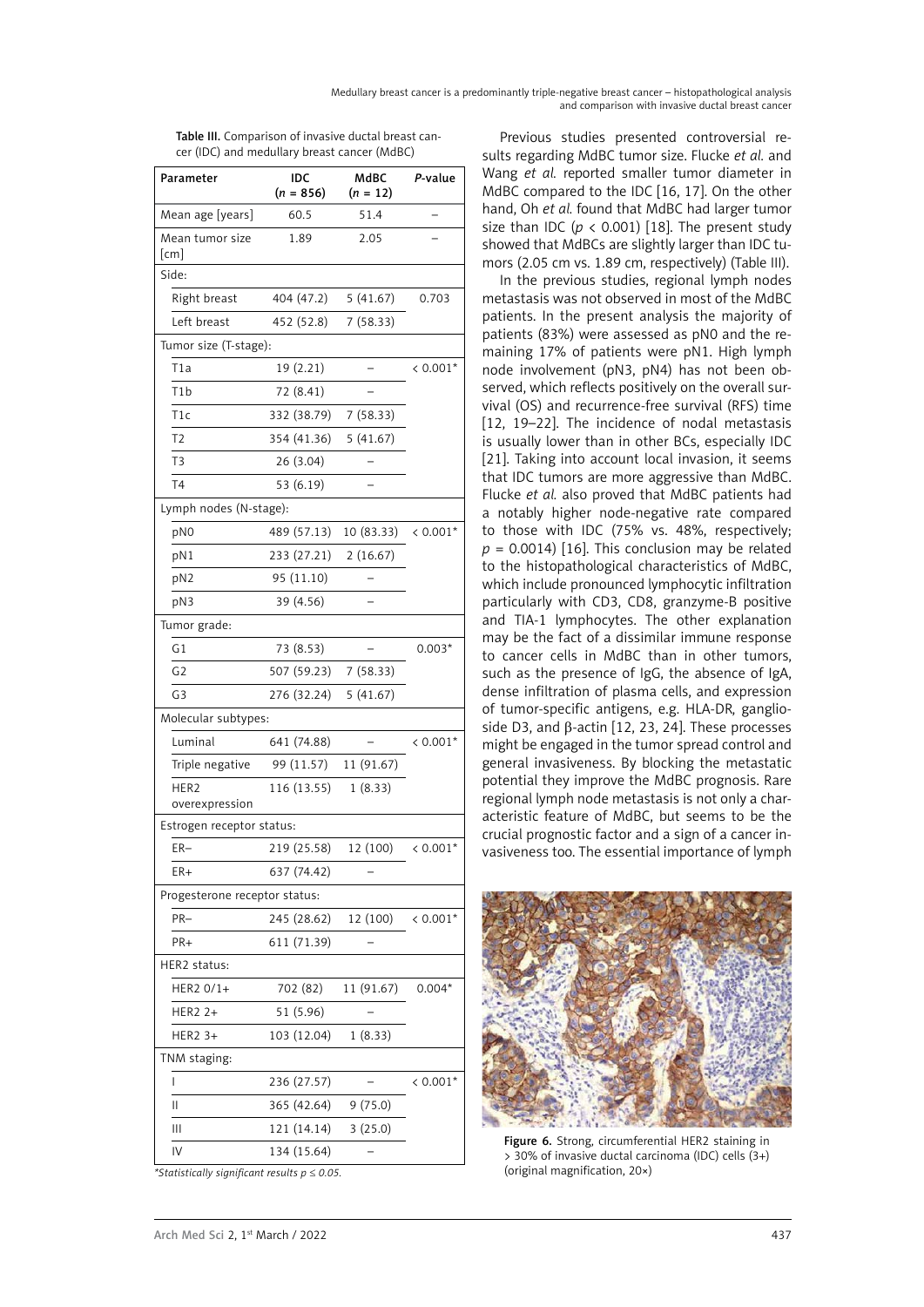node involvement in MdBC has been reported in numerous studies [14, 25, 26]. Martinez *et al.* reported that 10-year survival rates in MdBC with and without regional lymph node involvement were 67.5% and 81.9%, respectively [14]. Furthermore, Ridolfi *et al.* reported that patients with regional lymph node metastasis to < 3 lymph nodes did not die significantly earlier from the disease [9]. In the present study, the 5-year survival rate was 91%, and a significant difference between pN0 and pN1 MdBCs was not observed.

Hormonal receptor expression profile (ER, PR, and HER2) is widely known as a predictive prognostic factor. Hormonal status also implies the choice of the therapeutic strategy. It is also proven that MdBC is characterized by a lower incidence of ER, PR and HER2 expression. In the present study all MdBCs were ER- and PR-negative, whereas 92% of them were HER2-negative (HER2 0/1+). Therefore it was observed that the vast majority (92%) of MdBCs showed triple-negativity, similarly to the previous studies [1, 14, 27]. As mentioned above, the molecular subtype of BC is one of the most significant factors influencing the clinical course. It is widely known that both triple-negative and HER2 overexpressing subtypes predict a serious prognosis. In the present study, patients with a triple-negative disease were younger at the time of the primary diagnosis compared to those with other molecular BC types. When comparing all breast cancer histological subtypes, the same observation can be made. MdBC patients were on average at least 5 years younger than patients with any other histological type of BC. In the present analysis, the triple-negative breast cancer ratio was significantly higher in the MdBC compared to the IDC group ( $p < 0.001$ ).

Many analyses have reported a much more favorable prognosis for MdBC patients compared to those suffering from IDC [28]. Xue *et al.* reported that the 2-year RFS and OS rates for triple-negative IDCs were 79% and 82%, respectively [29]; whereas Zhaohiu *et al.* reported that the 2-year RFS and OS rates for triple-negative MdBC were 98.2% and 99.1%, respectively [28]. A statistically significant difference was also detected between MdBC and IDC patients with respect to the 5-year RFS (94.2% vs. 86.3%, *p* = 0.008) [18]. Several years later Cao *et al.* concluded that MdBC in Chinese women was characterized by a less aggressive clinical outcome and a better prognosis than IDC also after 10 years of follow-up [30]. Huober *et al.* reported that 14-year distant RFS and OS percentages for MdBC and IDC tumors were 76%, 64% and 66%, 57%, respectively [31]. In other words, although the MdBC patients predominantly exhibit a triple-negative molecular phenotype, their clinical outcome is better compared to the IDC patients [32, 33]. This finding proves that the triple-negative molecular phenotype of BC is an insufficient factor for predicting overall prognosis as it had been thought for many years. The favorable overall prognosis for MdBC patients might be clarified through gene expression profiling. Vincent-Salomon *et al.* reported that cytokeratin 5/6 was expressed significantly more strongly in MdBC than in any other breast cancer histological subtype [34, 35]. Moreover, Bertucci *et al.* observed an extremely effective host immune response, upregulated expression of metastasis-inhibiting agents, and enhanced cancer cell apoptosis as histological features associated with better prognosis [36]. High frequency of remarkable inflammation and uncommon fibrosis regions are also biological features associated with a good prognosis [37, 38].

In conclusion, the low level of MdBC diagnosis is suspected to be caused by the absence of unequivocal histological and immunohistochemical diagnostic criteria. There are some features making MdBC recognition easier, such as syncytial pattern of tumor growth, lymphocyte infiltration, absence of tubular structures, infrequent necrosis foci, high mitotic rate, enriched cytoplasm and a very high level of genome instability, but they are not specific enough. Despite many aggressive pathological features of MdBC, its clinical outcome is much more favorable than for any other breast cancer type. This study proves that IDCs and Md-BCs are completely different and independent types of the breast malignancy. In the vast majority of cases, MdBC diagnosis is associated with the triple-negative phenotype. It should be remembered that triple-negativity is usually associated with poor prognosis, but the MdBC group seems to be an important exception. Since triple-negativity can be related to both IDC and MdBC tumors, it is necessary to describe new markers and prognostic factors for this rare type of BC in order to enhance the accuracy of the diagnoses made and the effectiveness of oncological treatment.

## Conflict of interest

The authors declare no conflict of interest.

### References

- 1. Romaniuk A, Lyndin M, Sikora V, Lyndina Y, Panasovska K. Histological and immunohistochemical features of medullary breast cancer. Fol Med Cracov 2015; 52: 41-8.
- 2. Provenzano E, Ulaner GA, Chin SF. Molecular classification of breast cancer. PET Clin 2018; 13: 325-38.
- 3. Badowska-Kozakiewicz AM, Budzik MP, Liszcz A, et al. Clinicopathological factors associated with novel prognostic markers for patients with triple negative breast cancer. Arch Med Sci 2018. DOI:  [https://doi.](https://doi.org/10.5114/aoms.2018.79568) [org/10.5114/aoms.2018.79568.](https://doi.org/10.5114/aoms.2018.79568)